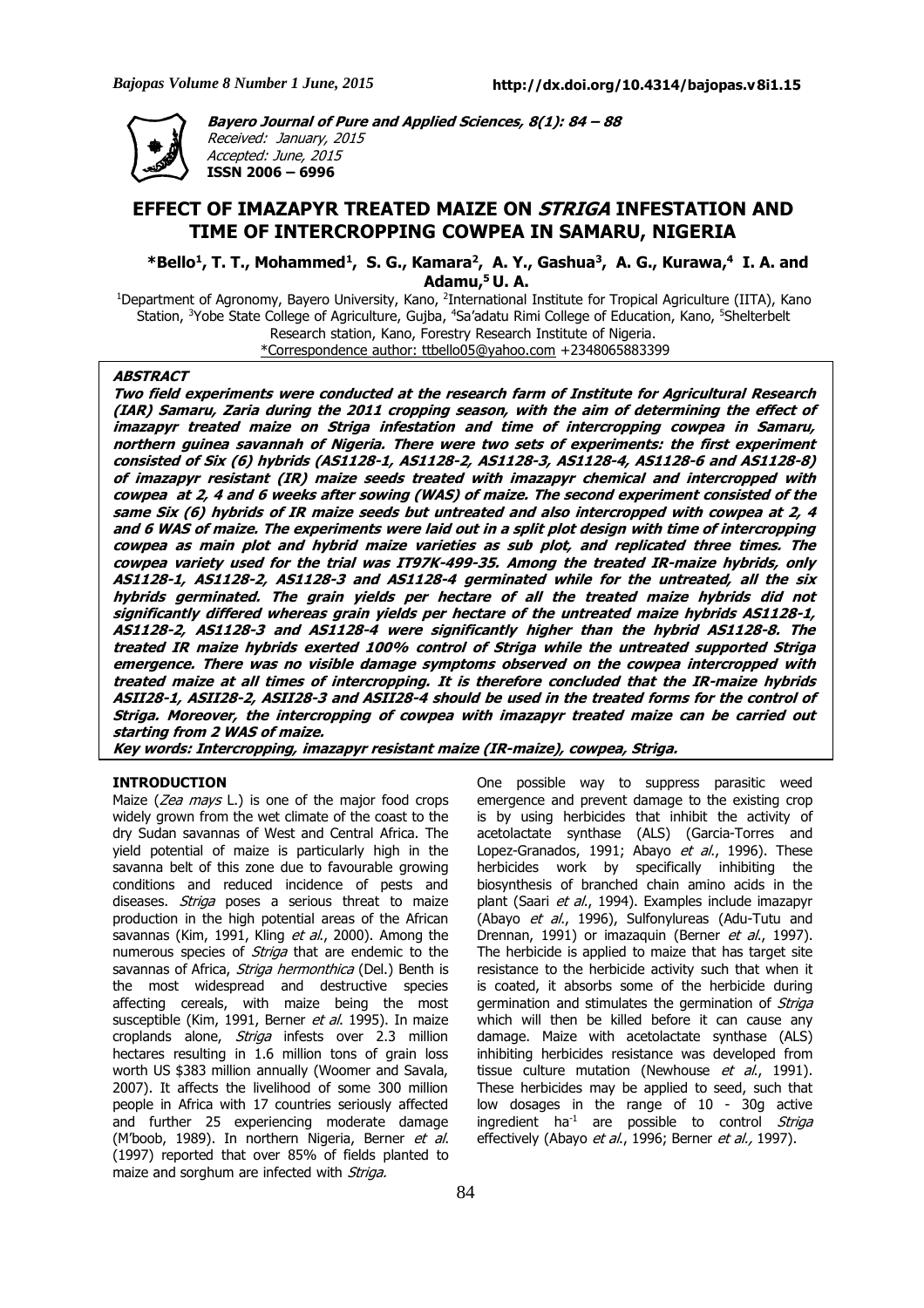In Nigeria, most maize is grown in association with legumes particularly cowpea and there are concerns that the imazapyr chemical used to treat maize seeds may inhibit or reduce the germination and performance of cowpea since it is not resistant to imazapyr chemical. Due to these reasons, it becomes necessary to evaluate the performance of cowpea intercropped with imazapyr treated maize with a view to find the appropriate time of intercropping cowpea with treated maize.

# **MATERIALS AND METHODS**

Field experiment was conducted during the 2011 rainy season at the Research farm of Institute for Agricultural Research (IAR), Samaru, Ahmadu Bello University, Zaria (Latitude  $11^0$   $11^1$ N and Longitude  $7^0$  $38<sup>1</sup>E$ , 686m above sea level). There were two sets of experiments: In the first experiment, Six (6) hybrids of imazapyr resistant (IR) maize seeds (AS1128–1, AS1128-2, AS1128-3, AS1128-4, AS1128-6 and AS1128-8) treated with imazapyr chemical intercropped with cowpea (IT97K-499-35) at 2, 4 and 6 weeks after sowing (WAS) of maize. The second experiment consisted of the same Six (6) hybrids of IR maize seeds but untreated and also intercropped with cowpea at 2, 4 and 6 WAS of maize. The experiments were laid out in split plot design with time of intercropping cowpea as main plot and hybrid maize varieties as sub plot, and replicated three times.

The field was harrowed and made into ridges of about 75cm apart, the plots were then laid out according to treatments. The *Striga*-Sand mixture was made at a ratio of 10g to 1000g of *Striga* and sand respectively, each planting hole received 10g of the mixture (inoculum) at planting. Three maize seeds were carefully placed on the *Striga* inoculum in the planting hole and covered gently at an intra row spacing of 50cm and later thinned to one plant per hill at 2 weeks after sowing (WAS). Also, three cowpea seeds were planted between two maize plants which is equivalent to 50cm between two stands of cowpea at 2, 4 and 6 WAS of the maize seeds, and later thinned to one plant per hill. The fertilizer was band applied at the rate of 30kg/ha each of N,  $P_2O_5$  and  $K_2O$  at planting and an additional 30kgN/ha was applied inform of urea (46%) as top dressing at 5 WAS of the maize crop. The number of emerged *Striga* were counted from the net plot at 10 and 12 weeks after sowing (WAS) and the visual damage symptoms of *Striga* were observed and rated at 10 and 12 WAS of maize by using a scale of 1 to 9, where  $1 =$  no visible symptoms and  $9 =$  all leaves completely scorched resulting in premature death as described by Kim et al., (2002). Data were also taken on grain yield and 100 seed weight for both the maize and cowpea plants. The data generated were subjected to analysis of variance (ANOVA) as described by Snedecor and Cochran (1967) using GenStat (GenStat, 2011).

# **RESULTS AND DISCUSSION**

# **Number of emerged Striga**

Table 1 shows that the *Striga* did not emerge at 10 and 12 WAS in the treated maize hybrids, whereas for the untreated, hybrids ASII28-6 recorded higher number of emerged Striga with 38 and 56 Striga plants at 10 and 12 WAS, respectively. These were closely followed by the hybrid AS1128-8 that supported 24 and 30 Striga plants in the respective sampling period. The remaining hybrids supported insignificant number of *Striga* plants that ranged from 5 to 7 at 10 WAS, and 8 to 10 at 12 WAS. The absence of *Striga* on treated maize hybrids could be attributed to the chemical protection of the seeds by imazapyr, which is in agreement with the findings of Berner et al. (1997) and Kanampiu et al. (2009) in their separate studies, which demonstrated that IRmaize seed dressed with imazapyr has been successfully used in the control of *Striga* plant.

#### **Striga damage rating**

There were no visible *Striga* damage symptoms on the treated hybrids at 10 WAS, but at 12 WAS, Striga damage symptoms were observed in which hybrids AS1128-1 and AS1128-4 recorded significantly higher Striga damage scores than the other hybrids (Table 1). Among the untreated hybrids, the AS1128-8 showed higher *Striga* damage score (4.2) than the other hybrids at 10 WAS. At 12 WAS the hybrid AS1128-8 recorded higher damage score (6.4) than the other hybrids followed by AS1128-6 (4.3). The hybrids AS1128-1, AS1128-2, AS1128-3 and AS1128- 4 had statistically similar and lower Striga damage scores. Kanampiu et al. (2001) demonstrated that, imazapyr coated maize seeds exude germination stimulants into the rhizosphere thereby inducing germination of *Striga* seeds, which were consequently killed. Also, the relatively less *Striga* damage symptoms observed on the untreated IR-maize was in agreement with the findings of Menkir  $et$  al. (2009) which revealed that hybrids formed from selected IRmaize inbred lines with field resistance to S. hermonthica sustained less damage symptoms under S. *hermonthica* infestation and supported fewer emerged parasites than the susceptible hybrid check.

#### **100 kernel weight (g)**

Table 2 shows that the treated hybrid AS1128-1 recorded significantly higher 100 kernel weight which was statistically at par with AS1128-2 while hybrid AS1128-3 recorded the least 100 kernel weight. Among the untreated maize, hybrid AS1128-2 recorded highest 100 kernel weight followed by AS1128-1 and AS1128-6. The hybrid AS1128-8 recorded the lowest 100 kernel weight. Arnon (1972) reported that different cultivars grown under the same conditions may have differences in their performance due to genetic make up.

### **Kernel yield (kgha-1)**

There were no significant differences among the kernel yield per hectare of the treated hybrid maize (Table 2). Among the untreated hybrids however, AS1128-1, AS1128-2, AS1128-3 and AS1128-4 recorded significantly higher kernel yield per hectare with yield ranged from 2613.1kg for hybrid AS1128-1 to 2717.8kg for hybrid AS1128-2. The hybrid AS1128- 8 recorded the least (1474.8kg) kernel yield per hectare.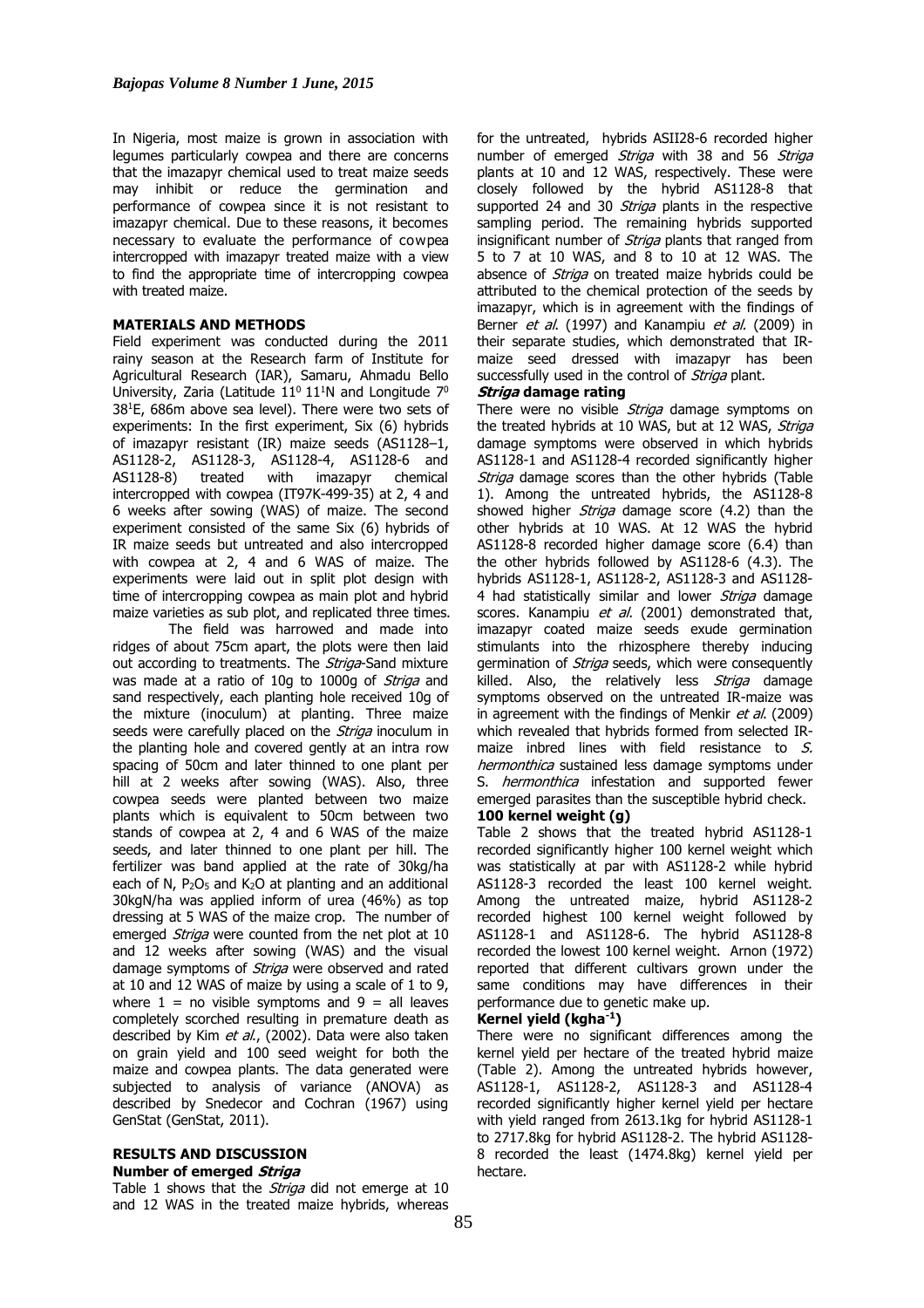This could be due to differences in the ability of the hybrids to exploit resources especially water and nutrients (Falconer, 1989). Also, the kernel yield performance of the treated maize is in agreement with the findings of Kanampiu  $et$  al. (2001) who observed that treated IR-maize gave higher kernel yield than the untreated ones.

#### **100 grain weight and grain yield of intercropped cowpea**

Table 3 shows that the cowpea intercropped with treated maize has germinated and produced successfully, this was in agreement with the findings of CIMMYT (2008) which reported that, the low dose herbicide seed dressing on IR maize will control Striga without having severe damage on the crop intercropped at 10cm or more from the maize hills. The cowpea intercropped at 4 and 6 WAS were at par in both experiments and produced significantly higher 100 grain weight than intercropping at 2 WAS. A statistically similar cowpea grain yield was produced when the cowpea was intercropped with treated maize hybrid, whereas the cowpea intercropped with untreated maize at 2 WAS produced significantly higher grain yield than other times of intercropping. Generally, the cowpea intercropped at 2 WAS produced highest grain yield in both treated and untreated maize. This was probably due to the fact that introducing cowpea earlier may allow the crop to make full use of soil moisture during the cropping season and also to utilize solar radiation more efficiently since it was introduced at the early stage of maize growth. Dhital et al. (1997) reported that early planting of cowpea resulted in higher number of pods per plant and number of seeds per pod.

#### **Conclusion**

The findings of this study revealed that, among the treated IR-maize hybrids planted only ASII28-1, ASII28-2, ASII28-3 and ASII28-4 germinated and performed better than the untreated hybrids. Also the untreated IR-maize hybrids evaluated sustained relatively less yield loss due to their resistance to Striga except ASII28-8 which recorded a poor performance.

The study showed that the IR-maize hybrid ASII28-1, ASII28-2, ASII28-3 and ASII28-4 in their treated form can be used to achieve a maximum Striga suppression. Also, these findings clearly showed that intercropping of cowpea with imazapyr treated maize is feasible starting from 2 WAS.

**Table 1: Effect of time of intercropping and IR-maize hybrids on numbers of emerged Striga and Striga damage rating at 10 and 12 WAS of maize at Samaru, 2011.**

|                                 | numbers of emerged Striga |                  |           |                   |  | Striga damage rating  |                   |                          |                  |  |
|---------------------------------|---------------------------|------------------|-----------|-------------------|--|-----------------------|-------------------|--------------------------|------------------|--|
|                                 |                           | 10 WAS           | 12 WAS    |                   |  | 10 WAS                | 12 WAS            |                          |                  |  |
| Treatment                       | treated                   | untreated        | treated   | untreated         |  | treated               | untreated         | treated                  | untreated        |  |
| Time of intercropping (T) (WAS) |                           |                  |           |                   |  |                       |                   |                          |                  |  |
|                                 |                           |                  |           |                   |  |                       |                   |                          |                  |  |
| 2                               | 0.0                       | 10.2             | 0.0       | 15.1              |  | 1.0                   | 2.5               | 1.8                      | 3.7              |  |
| 4                               | 0.0                       | 21.8             | 0.0       | 32.2              |  | 1.0                   | 2.6               | 1.3                      | 3.6              |  |
| 6                               | 0.0                       | 10.4             | 0.0       | 13.1              |  | 1.0                   | 2.1               | $1.5\,$                  | 2.8              |  |
| <b>SED</b>                      | 0.00                      | 1.88             | 0.00      | 4.79              |  | 0.00                  | 0.31              | 0.23                     | 0.21             |  |
| <b>Hybrids maize (H)</b>        |                           |                  |           |                   |  |                       |                   |                          |                  |  |
|                                 |                           |                  |           |                   |  |                       |                   |                          |                  |  |
| ASII28-1                        | 0.0                       | 7.3 <sub>b</sub> | 0.0       | 10.2 <sub>b</sub> |  | 1.0                   | 2.0bcd            | 1.8a                     | 2.6c             |  |
| ASII28-2                        | 0.0                       | 4.8b             | 0.0       | 7.8b              |  | 1.0                   | 1.4d              | 1.1c                     | 2.0 <sub>c</sub> |  |
| ASII28-3                        | 0.0                       | 5.1b             | 0.0       | 7.9b              |  | 1.0                   | 2.2 <sub>bc</sub> | 1.4 <sub>b</sub>         | 2.7c             |  |
| ASII28-4                        | 0.0                       | 5.8b             | 0.0       | 9.0 <sub>b</sub>  |  | 1.0                   | 1.9 <sub>cd</sub> | 1.9a                     | 2.2c             |  |
| ASII28-6                        | $\overline{\phantom{0}}$  | 37.8a            |           | 56.0a             |  |                       | 2.6b              | $\overline{\phantom{0}}$ | 4.3 <sub>b</sub> |  |
| ASII28-8                        | -                         | 24.1ab           |           | 29.8ab            |  |                       | 4.2a              |                          | 6.4a             |  |
| <b>SED</b>                      | 0.00                      | 6.78             | 0.00      | 16.36             |  | 0.00                  | 0.44              | 0.16                     | 0.52             |  |
| <b>Interaction</b>              |                           |                  |           |                   |  |                       |                   |                          |                  |  |
| T x H                           | ΝS                        | <b>NS</b>        | <b>NS</b> | ΝS                |  | <b>NS</b><br>$\cdots$ | <b>NS</b>         | ΝS                       | NS.              |  |

Means followed by the same letter(s) within a column are not significantly different at 5% level of probability using DMRT.  $-$  not germinated, NS = not significant.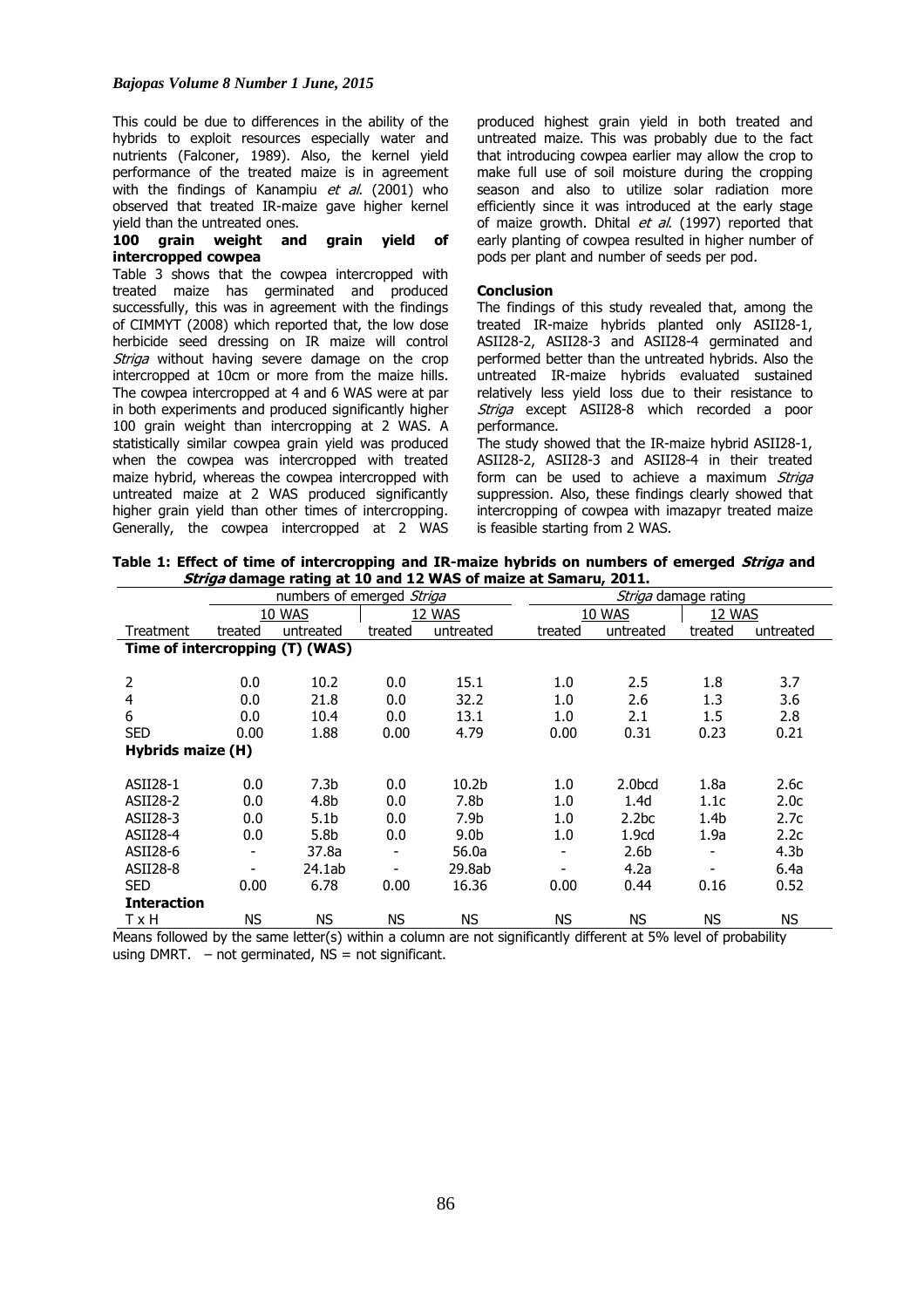## *Bajopas Volume 8 Number 1 June, 2015*

|                                 |                    | 100 kernel weight (g) |         | Kernel yield (kgha <sup>-1</sup> ) |
|---------------------------------|--------------------|-----------------------|---------|------------------------------------|
| Treatment                       | treated            | untreated             | treated | untreated                          |
| Time of intercropping (T) (WAS) |                    |                       |         |                                    |
|                                 |                    |                       |         |                                    |
| 2                               | 24.7               | 23.3                  | 2204.2  | 2231.0                             |
| 4                               | 25.8               | 22.4                  | 2953.7  | 2378.0                             |
| 6                               | 27.5               | 24.9                  | 2621.2  | 2567.0                             |
| <b>SED</b>                      | 1.38               | 0.91                  | 2.3.36  | 205.7                              |
| Hybrid maize (H)                |                    |                       |         |                                    |
|                                 |                    |                       |         |                                    |
| ASII28-1                        | 28.3a              | 25.4ab                | 2690.6  | 2613.0a                            |
| ASII28-2                        | 27.3ab             | 26.5a                 | 2672.7  | 2718.0a                            |
| ASII28-3                        | 23.2c              | 23.2 <sub>b</sub>     | 2596.5  | 2686.0a                            |
| ASII28-4                        | 25.0 <sub>bc</sub> | 23.4b                 | 2412.5  | 2688.0a                            |
| ASII28-6                        |                    | 24.6ab                |         | 2172.0b                            |
| ASII28-8                        |                    | 18.0c                 |         | 1475.0c                            |
| <b>SED</b>                      | 1.30               | 1.46                  | 173.62  | 243.5                              |
| <b>Interaction</b>              |                    |                       |         |                                    |
| T x H                           | <b>NS</b>          | <b>NS</b>             | ΝS      | ΝS                                 |

|  |                                 |  | Table 2: Effect of times of intercropping and IR-maize hybrids on 100 kernel weight and kernel |  |  |  |  |
|--|---------------------------------|--|------------------------------------------------------------------------------------------------|--|--|--|--|
|  | yield of maize at Samaru, 2011. |  |                                                                                                |  |  |  |  |

Means followed by the same letter(s) within a column are not significantly different at 5% level of probability using DMRT.  $-$  not germinated, NS  $=$  not significant.

| Table 3: Influence of time of intercropping cowpea and IR-maize hybrids on 100 grain weight and |  |  |  |  |
|-------------------------------------------------------------------------------------------------|--|--|--|--|
| grain yield of cowpea at Samaru, 2011.                                                          |  |  |  |  |

|                                 |         | 100 grain weight (g) |                     | Grain yield (kgha <sup>-1</sup> ) |
|---------------------------------|---------|----------------------|---------------------|-----------------------------------|
| Treatment                       | treated | untreated            | treated             | untreated                         |
| Time of intercropping (T) (WAS) |         |                      |                     |                                   |
|                                 |         |                      |                     |                                   |
| 2                               | 13.4b   | 13.6b                | 364.3               | 199.4a                            |
| 4                               | 17.8a   | 16.4a                | 364.2               | 123.2b                            |
| 6                               | 18.1a   | 16.2a                | 258.1               | 84.2c                             |
| <b>SED</b>                      | 0.89    | 0.76                 | 106.1               | 26.06                             |
| Hybrid maize (H)                |         |                      |                     |                                   |
|                                 |         |                      |                     |                                   |
| ASII28-1                        | 15.5    | 15.6                 | 272.0 <sub>bc</sub> | 109.1                             |
| ASII28-2                        | 17.5    | 15.5                 | 221.0 <sub>C</sub>  | 114.4                             |
| ASII28-3                        | 16.8    | 15.0                 | 250.0c              | 109.0                             |
| ASII28-4                        | 15.9    | 15.6                 | 268.0bc             | 133.0                             |
| ASII28-6                        | 16.3    | 14.0                 | 372.0ab             | 139.4                             |
| ASII28-8                        | 16.7    | 16.3                 | 398.0a              | 141.1                             |
| <b>SED</b>                      | 1.03    | 1.02                 | 95.9                | 36.07                             |
| <b>Interaction</b>              |         |                      |                     |                                   |
| TxH                             | ΝS      | ΝS                   | NS.                 | ΝS                                |

Means followed by the same letter within a column are not significantly different at 5% level of probability using DMRT.  $-$  not germinated, NS = not significant.

#### **REFERENCES**

- Abayo, G. O., Ransom, J. K., Gressel, J., Odhiambo, G. G. (1996). Striga hermonthica control with acetolactate synthase-inhibiting herbicides seed-dressed on maize with target site resistance. In: Toreno, M.T., Cubero, J.I., Berner, D., Joel, D.M., Musselman, L., Parker, C. (eds.) Advances in Parasitic Weeds Plant Research. Junta De Andelucia. Consejeria da Agriculturally Pesca. Cordova, Spain, pp. 762-768.
- Adu-Tutu, K.O. and Drennan, D.S.H. (1991). Effect of Sulfonyurea Herbicides on Striga. In: Ransom J.K., Musselman A.D., Worsham Parker C. (eds) Proceedings of the Fifth

International Symposium of Parasitic Weeds. Nairobi: CIMMYT, pp. 361-371.

- Arnon, I. (1972). Crop Production in Dry Region. Leonard Hill Books, 158 Buckingham Palace Road, London.
- Berner, D.K., Ikie, F.O. and Green, J.M. (1997). ALS-Inibiting Herbicide Seed Treatments Control Striga hermonthica in ALS-Modified Corn (Zea mays). Weed Technology. 11: 704-707.
- Berner, D.K., Kling, J. G., Singh, B.B. (1995) Striga Research and Control: A Perspective from Africa. Plant Diseases, **79**: 652-660.
- CIMMYT, (2008). Striga Weed Control with herbicide coated maize seed from http://www.cimmyt.org/research/maize/resu lts/control.pdf.